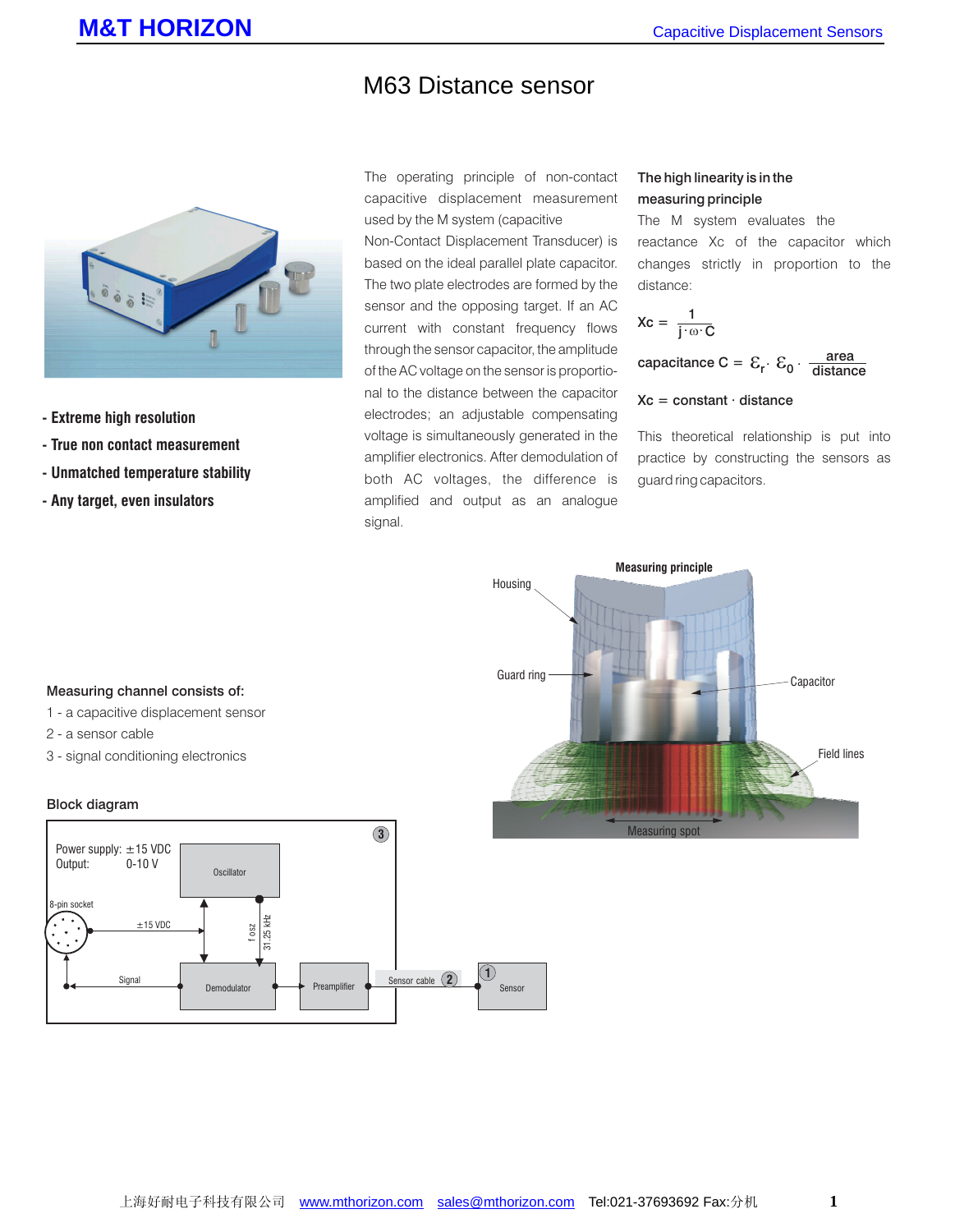| Spezifikation                              |                       | Sensor                                                         | 02             | 05             | 1            | 1HP          | $\overline{2}$ | 3    | 5              | 10           |
|--------------------------------------------|-----------------------|----------------------------------------------------------------|----------------|----------------|--------------|--------------|----------------|------|----------------|--------------|
| Messbereich                                | el. Leiter (Metall)   | mm                                                             | 0,2            | 0,5            | $\mathbf{1}$ | $\mathbf{1}$ | $\mathfrak{D}$ | 3    | 5              | 10           |
| Linearität <sup>1</sup>                    | $\leq \pm 0.3$ % d.M. | $\pm \mu$ m                                                    | 0,6            | 1,5            | 3            | 3            | 6              | 9    | 15             | 30           |
| Auflösung                                  | 20 Hz                 | µm                                                             | 0.01           | 0.03           | 0.06         | 0,06         | 0,1            | 0,2  | 0,3            | 0,6          |
|                                            | 5000 Hz               | µm                                                             | 0,05           | 0,1            | 0,2          | 0,2          | 0,5            | 0,7  | 1,2            | 2,4          |
|                                            | 20000 Hz              | $\mu$ m                                                        | 0,1            | 0,2            | 0,5          | 0.5          | $\mathbf{1}$   | 1,5  | 2,4            | 4,9          |
|                                            | 50000 Hz              | µm                                                             | 0,2            | 0,5            | $\mathbf{1}$ | $\mathbf{1}$ | $\overline{c}$ | 2.9  | 4,9            | 9,8          |
| Sensoraußendurchmesser                     |                       | mm                                                             | 6              | 8              | 10           | 10           | 20             | 30   | 40             | 60           |
| Sensorgewicht                              |                       | $\alpha$                                                       | $\overline{c}$ | 3.5            | 7,1          | 7,1          | 61             | 95   | 120            | 230          |
| Aktive Sensormessfläche                    |                       | ømm                                                            | 2,3            | 3.9            | 5,5          | 5,5          | 7,9            | 9,8  | 12,6           | 17,8         |
| Schirmelektrodenbreite                     |                       | mm                                                             | $\mathbf{1}$   | 1,4            | 1,5          | 1,5          | $\overline{4}$ | 8,1  | 11,8           | 18,1         |
| Mindestdurch-<br>messer des<br>Messobjekts | el. Leiter (Metall)   | mm                                                             | 5              | $\overline{7}$ | 9            | 9            | 17             | 27   | 37             | 57           |
|                                            | Isolator              | mm                                                             | $\overline{7}$ | 10             | 12           | 12           | 24             | 36   | 48             | 72           |
| Temperaturstab.<br>Sensor                  | Nullpunkt             | $\pm \mu$ m/°C                                                 | 0,06           | 0.06           | 0.17         | 0,06         | 0.17           | 0,17 | 0.17           | 0,17         |
|                                            | Empfindlichkeit       | -ppm/°C                                                        | 11             | 11             | 30           | 11           | 30             | 30   | 30             | 30           |
| Elektronik<br>Temperaturstabilität         |                       | ≤±0,01 % d.M. / °C                                             |                |                |              |              |                |      |                |              |
| Langzeitstabilität <sup>2</sup>            |                       | $\leq$ 0,02 % d.M. / Monat                                     |                |                |              |              |                |      |                |              |
| Empfindlichkeit                            |                       | V/mm                                                           | 50             | 20             | 10           | 10           | 5              | 3,33 | $\overline{c}$ | $\mathbf{1}$ |
| Spannung<br>Ausgang                        |                       | 0 - 10 VDC (max. 10 mA kurzschlusssicher)                      |                |                |              |              |                |      |                |              |
| Versorgung                                 |                       | 24 VDC (930 V) / 5,5 W                                         |                |                |              |              |                |      |                |              |
| Bandbreite                                 |                       | 20 Hz / 5 kHz / 20 kHz / 50 kHz (-3 dB) umschaltbar über Taste |                |                |              |              |                |      |                |              |
| Temperatur-<br>bereich                     | Sensor                | -50 bis $+200$ °C                                              |                |                |              |              |                |      |                |              |
|                                            | Sensorkabel           | -50 bis $+150$ °C                                              |                |                |              |              |                |      |                |              |
|                                            | Elektronik            | +10 bis +50 $^{\circ}$ C                                       |                |                |              |              |                |      |                |              |
| Sensor<br>Umgebungsbedingungen             |                       | Luftfeuchte 5 bis 95 % (nicht kondensierend)                   |                |                |              |              |                |      |                |              |
| Elektromagnetische<br>Verträglichkeit EMV  |                       | Störaussendung gem. DIN EN 55011                               |                |                |              |              |                |      |                |              |
|                                            |                       | Störfestigkeit gem. DIN EN 61000-6-2                           |                |                |              |              |                |      |                |              |
| Schutzart<br>Elektronik und Sensoren       |                       | IP 54                                                          |                |                |              |              |                |      |                |              |

d. M. = des Messbereichs

1) Werte gültig bei Standardeinstellung 100 % Messbereich, 1 m Kabel

2) Langzeitstabilität bei 20 °C Bezugstemperatur und Dauerbetrieb

# Accessories

Power- and output cable, 3 m long, 8-pin Power supply for mounting in cabinets Output  $\pm$  15 VDC / 500 mA, Input 90 - 262 VAC

Micrometer calibration fixture Range 0 - 2.5 mm Division  $0.1 \mu m$ Digital micrometer calibration fixture Range 0 - 25 mm Adjustable offset (zero), for all sensors for sensors

Digital signal processing unit with display for synchronous processing of two channels Signal output cable for multi-channel operation

Supply-/synchronisation cable for multi-channel operation